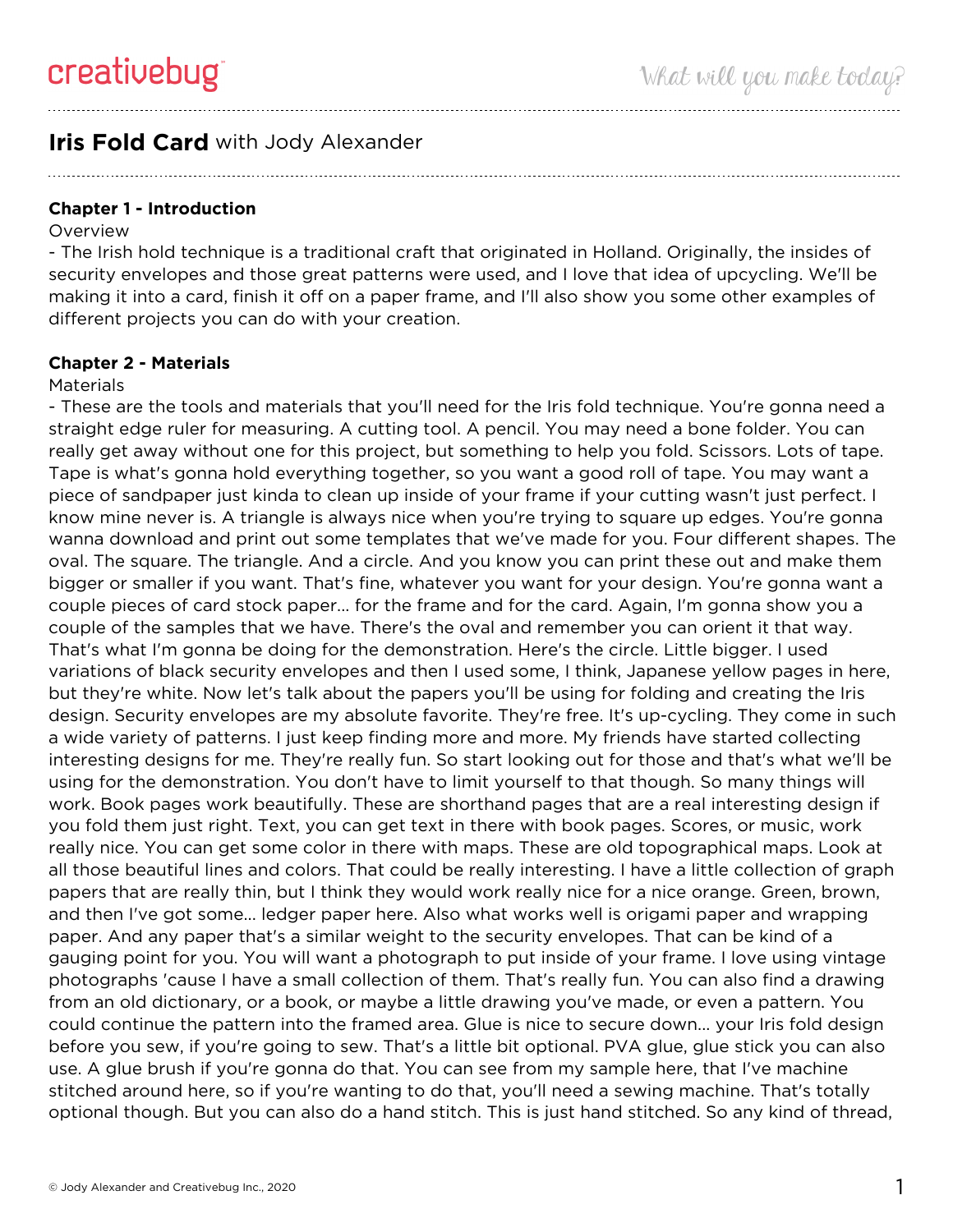absolutely any kind of thread would work really nicely for that. That's all you'll need for the Iris fold technique.

## **Chapter 3 - Creating Folds**

#### Choose and Prep Materials

- First you'll wanna prepare your materials. Print out two copies of the template that you wanna use. I'm gonna use the oval, so I've printed out two copies of it. One we're gonna put aside for now. The other one I'm gonna cut out with my scissors. I'm gonna cut out this outer shape. As accurately as you can, just using scissors. I'm going on the outside of this black line. And we're gonna use this as the template for our frame. And then it's something you can save, and use later. So really you only need to do it for this first time. All right. Need to clean up just a little bit, 'cause we're gonna draw around this. We want this to be as accurate as possible. And that looks pretty good. You need your pencil. And you need a ... For this exact card that I'm gonna do, if you wanna use the exact sizes that I'm using, this is four by five card stock material. Decide what side you think you're gonna use. I think this is gonna be my back side. Center, well I'm gonna orient it this way, so let's look at it this way. Might weight it a little bit on the bottom, or I could center it exactly. You can measure, or you can just kind of eyeball it. I like to just see what looks good to me. You wanna make sure your rectangle, if that's the shape you have, though, is parallel to that line. This is looking okay. I'm gonna take my pencil, and trace around my oval. And don't worry if you're a little messy here, this is the underside of the card that's gonna be completely buried. So if you just kinda wanna do a loose sketch, it doesn't have to be a real hard line, just as long as you know where that inner line is. Let's see if ... It's looking okay. Not a real solid line, but it's good enough for me to start cutting. I could use this cutting tool, but I have a scalpel that's really accurate, and really sharp. And it's also very comfortable in my hand. So this kind of precision cutting is perfect for this tool. So you do wanna be as precise as you can in cutting a curve like this. Just go slow. Go slow. And keep your fingers out of the way. (laughs) Out of the line of that blade. And just take it slow, you can see how I'm just inching. Find a cutting tool that's really comfortable in your hand. If things do get a little messy in here, that's where a nice little piece of sandpaper can come in handy, and you can clean up the lines a little bit. (hums) A few fibers hanging on here somewhere, there we go. All right. That lifts out. I can see I could clean up a little bit there. Let's look at it from this side. Everything's looking pretty good there. That I could come in a little bit on. I could either use my knife, but it seems like whenever I do that it ends up not looking really great. So you can use your sandpaper to kind of, just take that curve down. And sweep. All right, I think that's looking pretty good. You also now have this cutout, that you can save and use in another project. Or it can be your template for next time. It's a little thicker. So you've got these that can be reused. I never throw them away. The frame is complete, so let's move on and start preparing our security envelopes for the Iris Fold. Let's take another look at our template. So we know what sizes we need of strips that we're gonna be folding. You can see over here that I've already prepared three different designs. We need four. You can see A. All of these A's mark one pattern, one color. And then B is a second pattern, or color. C is a third, and then D is a fourth. Also note that you need five of each, one, two, three, four, five. And the length and the width I always cut the biggest, and then tear down while I'm working. So measure, at this point. Find the longest one. I think this is the longest line that I see, right here. And this is just shy of two and a quarter. But I like to make my pieces longer, so I have room to work with. So I'm going to cut, or tear them, about three or four inches in length. It doesn't have to be really exact at this point. As far as the width, I think this inner one is the largest one I'm seeing. And that's about,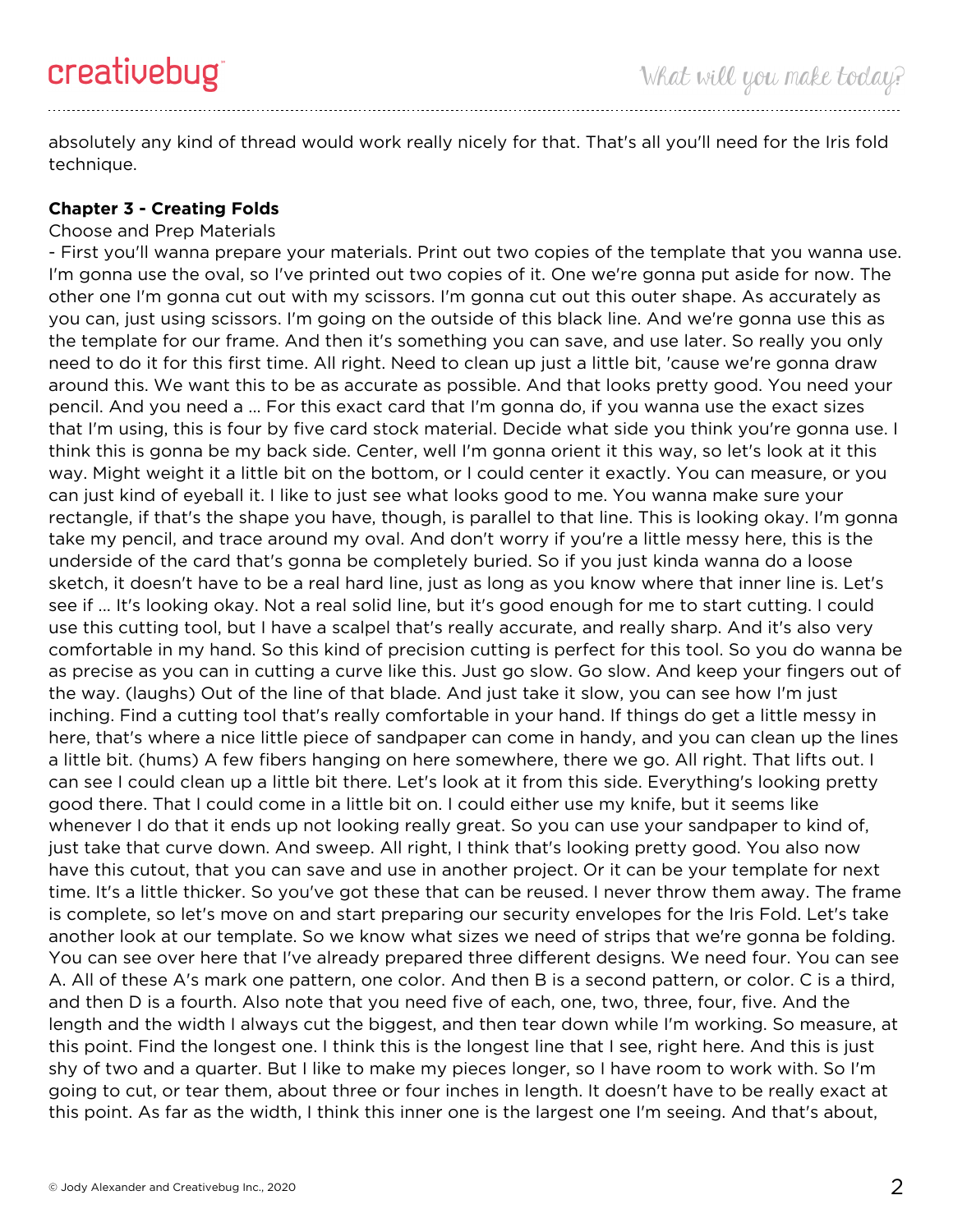maybe three eighths of an inch. And then you wanna double that, 'cause we're gonna fold it, remember Iris Fold, so we're gonna fold these. I'm gonna make them about between three quarters and one inch in width. And again, it doesn't have to be really exact. So those are the measurements that I'm gonna prepare. Here's an envelope, that I'm gonna use. Tear it apart. Probably won't use that area. Remember you don't have to be really exact right now. This is pretty forgiving, because the frame hides a lot. So you don't have to be super exact with things. So I'm just gonna give this a cut. I'm gonna cut off this end too, 'cause it's all glued up, and that's not gonna be very usable. I'll cut my length first, so let's do four inches. So you can see I'm not even marking. I'm just gonna kinda go for it. Four inches is about there. Again, I'm gonna be tearing these down later. Now my width, I want my width to be a little more exact. So I'm gonna make a few marks at maybe three quarters of an inch. There's one at three quarter. Another at three quarter. Then another. And a last one at three quarter. Then I do it also from here. Just two marks again, doesn't have to be super perfect. And that one's a little smaller. But we have extra. We also have extra envelopes, so we should have plenty. Cut your strips. And this last one's a little thin. I'm gonna go ahead and cut it, and leave that white there, because remember we're gonna fold this. So that could be just underneath. So I think I'm gonna be fine with this. But I need five. There's one, two, three, four. We'll need one more. I'm gonna use this, it'll be shorter. But looking at the template, and this is so you know that everything doesn't have to be super exact, these guys are so short, I don't really need four inches for every single one. So I'm gonna cut us one more strip. I might make it a little fatter, even, and shorter. And that'll be our fifth piece, and that'll be all we'll need. I'm just gonna leave that white on there, 'cause we'll rip it off before we use it. Now we have our four different patterns cut out. And laid out, but we wanna make sure this is the order that we want for our Iris Fold. You can see what's gonna be adjacent to what, and maybe you don't want similar blues right next to each other, maybe you want 'em opposite. So this is the time where you wanna arrange them here. I think I like it pretty well. I might just switch out this one for this. I also think about the patterns. And I don't want maybe two plaids or crosshatches next to each other. But I've got some nice variations there. My design is laid out, I like the colors, I like what's next to each other. So now we're ready to make our Iris Fold design.

# **Chapter 4 - Create the Card**

#### Creating Iris fold

- My materials are arranged, and I'm ready to start making the Iris fold design. Taking my frame, placing it over my template. You can see I've cut a little bit outside of the lines, but that's okay as long as I fill in my frame. I'm gonna take a little piece of tape and tape it down. This side that's up is gonna be underneath, so you wanna make sure that the other side is the side that you like the best of the paper or whatever material you're using, and that's what's gonna show. So, I'm taping this down. This is all going to be covered up eventually. I'm gonna start with A, so I'll take from pile A. One strip, gonna fold it. I just fold these as I go along, and then I'm gonna see how big this is, how big I need. You wanna leave about a quarter-of-an-inch to half-an-inch on each side. So, I'm gonna cut this down, and I just rip them, and I just make sure I have enough room to tape it down. A piece of tape. Just small pieces of tape. You want everything to fit on this frame. You don't want anything sticking out. So, that is something that you need to take into consideration when making this frame. You want ample room. You don't want it really tight so that you don't have working room here. Just a little piece of tape. There we've got A, our first A, down. I'm gonna take from pile B now. Fold it. Let's see how long it really needs to be. Tear it. That's gonna fit fine. So, you can see we're just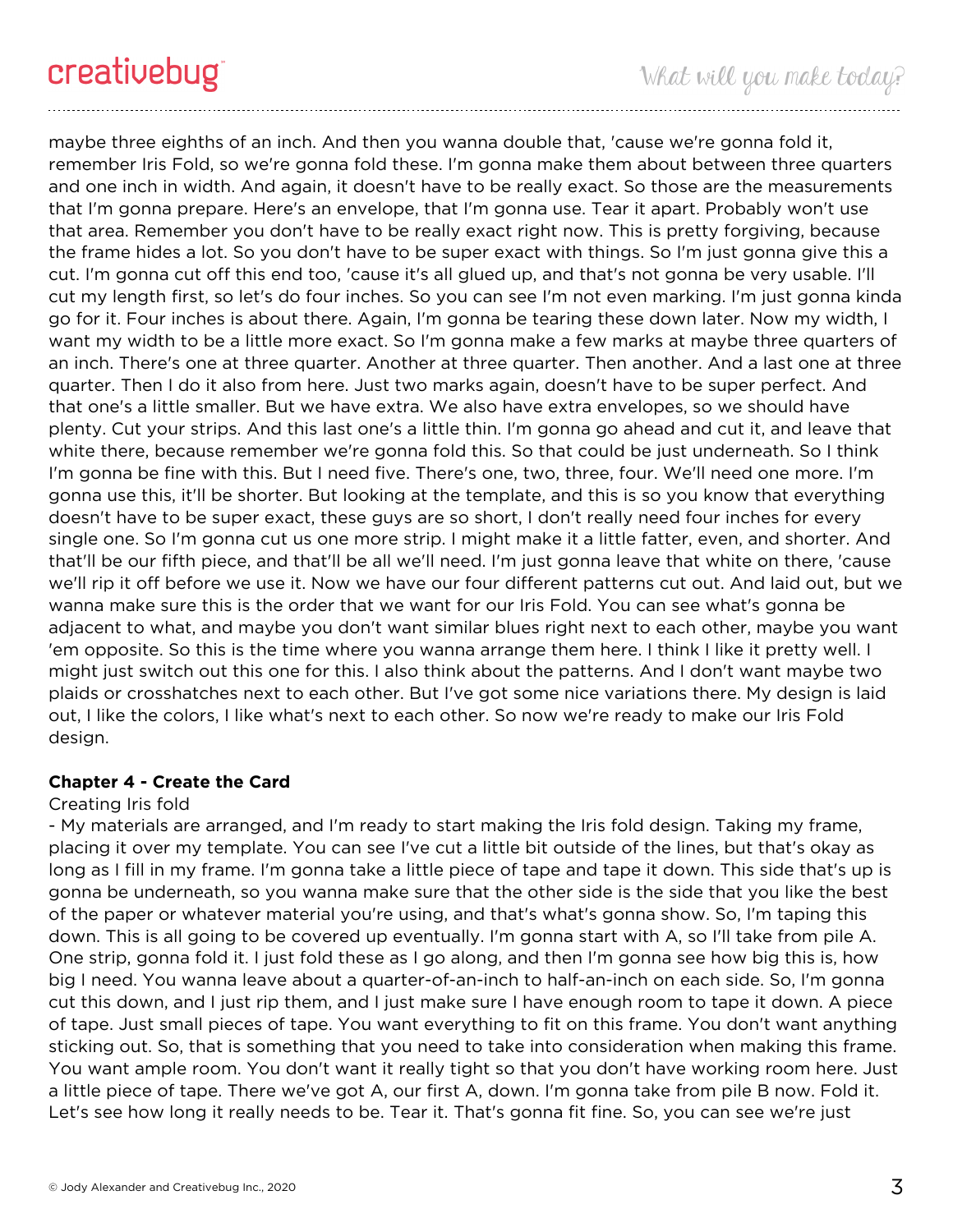fitting it right into that space, that first space within that line. Taping it down. Just a little piece of tape. This is gonna start looking really messy with the tape and the piles of your Iris fold design on the back side, but don't worry. It is gonna look beautiful once you turn it over. So, we'll keep working a little more, and then we'll take a little peek to see how it looks. We're gonna pull from pile C now. Fold it. Let's check the size that we need. Rip it. Now, this is such a disposable material, too, these envelopes that, you know, if you mess up, you know that you always have more, so don't worry about it. If you don't cut the right size, just get another piece. Okay. Tape that down. And now we want D. Let's take a peek to just see how things are progressing. Oh, look how pretty that looks. Quite a difference from the other side, but it's starting to shape up. So, that's our first round, our first go-around. We've got all four patterns in there, so we're ready to start lap two. So again, I'm gonna start here. I'm gonna pull from pile A, fold, check the size 'cause each one is a different size. Each go-around is a little different as our Iris comes into the center. And see why we need a lot of tape? Remember, just little pieces of tape 'cause you don't want too much bulk in there either. All you need is a real small piece. Pile B. Let's take from pile C. And we'll do D. Alright, that was our second go-around. Let's see how it's shaping up. It's starting to look really nice, and those folds are gonna start moving around a little bit. Continue taking your pieces of paper, folding, and taping down all five rounds until you get to the middle. I'm on my last one. Tear that down. Now for this design, you have a rectangle in the middle. So, you do want to pay a little attention to the lines being square. I don't use my triangle or anything, but I just try to be a little bit aware of that in this last go-around. A little bit more accuracy. And the other ones. Alright, let's take a look and see how it looks. Beautiful. Take it off the template. Remove this piece of tape. Just get rid of that. This is ready to attach to my card.

# Attaching the photo

- This is the fun part where we're gonna affix the photo and attach it to the card. This is the photo that I'm gonna use, a vintage photograph of horses. What's really fun about Iris fold for me is when this is finished, and my framed area is rather small, and for some other patterns, the frame, or the opening is even smaller. So, you have to decide what is your photo, and look at how different it looks by moving this around. So, I really like that post and that first horse, but I wanna get a little bit of the horizon in, too. So, I think I'm gonna place it down like that. So, I just need to affix it to the other side. So, I'm gonna pick that up. I wanna make sure I have enough room though to really get it secure on there. I'll hold it. Flip it. I'm just gonna put a little piece of tape down so that I can move it if I didn't get it just right. I can move it. Let's see how I, and you see that's not centered on there because that's not, that's not the image I want to use, so there we go. I like the way this looks, but I wanna give it one more piece of tape to really affix that photo down there. If you're using an image from a book, you can use glue. I'm a little shy of using glue on old photos, so just a little piece of tape will hold it down. Things are looking pretty messy in there, but that's okay. You're not gonna see it. It's all gonna be turned over and affixed to your card. That's looking really beautiful. I'm very happy with it. This is my card, which is six inches by 10 inches. A cardstock. It's the same paper as this, just a different color. I already have it cut. I'm gonna fold it. This is where you might wanna use a bone folder. Really the only time you need it. You wanna bone it down. Now, we can affix the card. First, I'm gonna play around with it a little bit, and I'm gonna leave a little weighting on the bottom. I think that always looks kind of nice. And when I do this, I'm gonna just make a couple little marks so that when there's glue on the back of this, I'm not having to move it around. I just make a little mark in that corner and then another mark in the opposite corner, and then you'll be sure to get it in place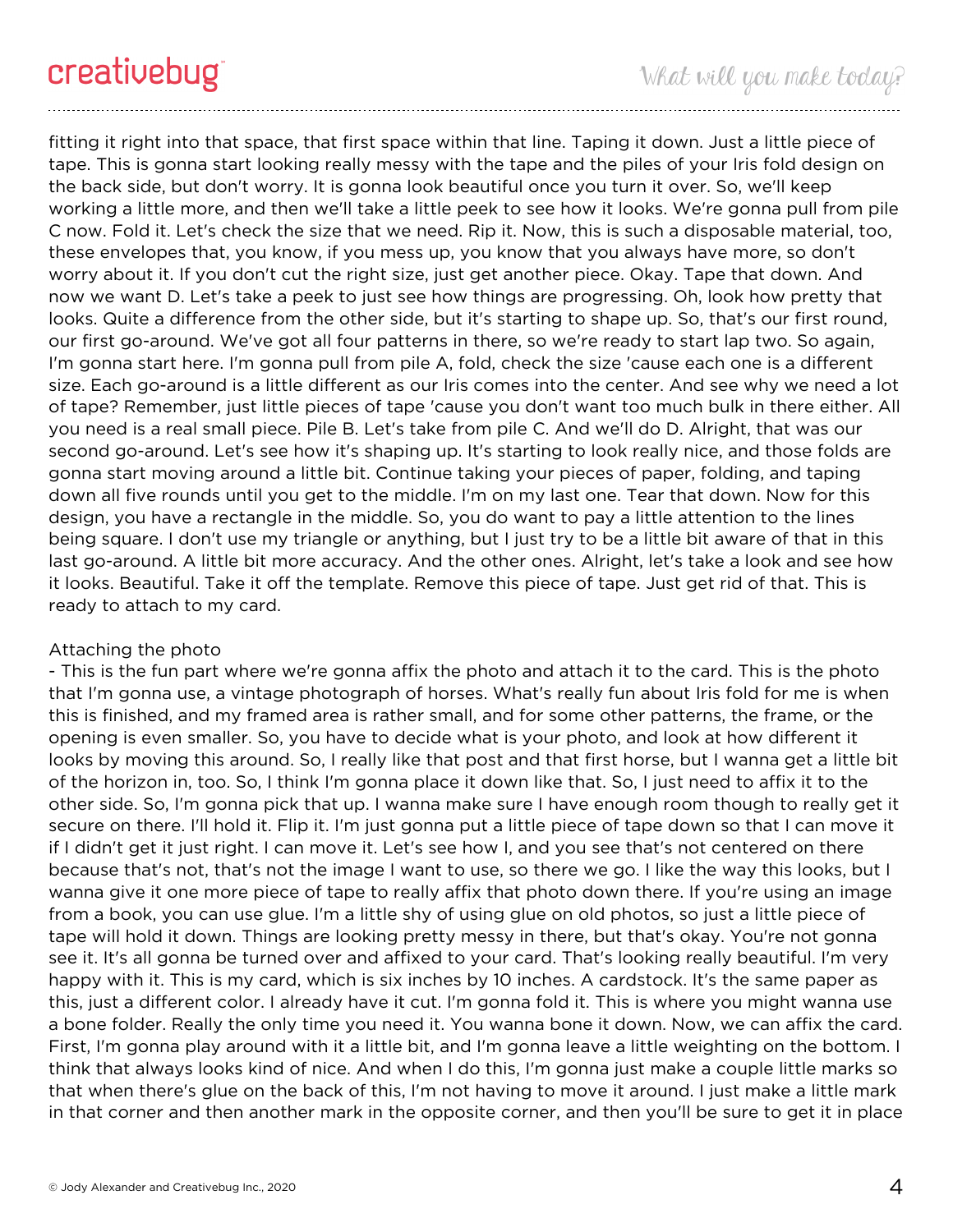that way. Just a little mark there, a little mark there. I'm gonna get some PVA glue on the back here, and this is your choice whether, you could just glue this whole area up, and then you can be sure that if this tape starts coming undone, that everything in here is gonna be nice and secure. Or you can just do a few dabs of glue, which is what I'm gonna do 'cause I'm gonna run it through the sewing machine. So, just a little bit of PVA we're gonna use. It's a straight PVA, which dries fairly quickly. Just a little dab really. I'm even gonna try to get it in places that I don't think I'm gonna sew because I don't want my sewing machine going through the glue. If your glue is really perfectly dry, you'll probably be okay, but I'm gonna be working pretty quickly here. That's probably enough to fix it down. You could even put just a little bit in the back of the photo. Just a tiny bit. Even though that's a photo, I'm hardly adding any moisture there at all. Alright, make sure you've got it upright. See my card's opening like this. I'm gonna match up those little corner marks that I made, making sure everything looks pretty good. This is affixed now with just a little dab of glue. Now, I'm ready to use my sewing machine to really affix it to the card as I did in this sample. I'm gonna be doing something really similar to that. But remember, you can also do some hand-stitching. Here's my example of this. If you are gonna be doing hand-stitching with this paper or any kind of paper, I recommend pre-punching your paper with an awl. That's gonna make sewing a lot easing, and then really you can use any kind of thread, bookbinding thread, sewing thread, anything.

## Decorative stitching

- I love to add stitching to my projects. It adds a lot of nice texture and dimension. Here's my sample again. And this is what I'm gonna do right now. I'm gonna show you how to do that with my little sewing machine, here. I'm probably gonna start out with doing the outer frame, and then this inner frame. Which, I just let myself go a little messy in there. Turn my sewing machine on. I'm gonna start with the lower right corner. Now you wanna make sure that your needle is nice and sharp. And, when you're sewing through paper it's very hard on the needle, so you want to change your needle often. So just be aware of that. All right, let's get going. (machine whirs) All right. I'm gonna cut it. I like to have loose threads, too. So. (scissors snip) I'm gonna do a different stitch for each line. (machine whirs) Okay, we're gonna have to curl our paper just a little bit there to fit it in here. That's the tricky part about sewing paper. (machine whirs) One more stitch, there. There we go. All right, so it's looking pretty good. Now I'm gonna stitch around the oval. I'm a little nervous about it because it's gotten so thick in here, so we'll see how my machine does. I might have to help her get going. I'm gonna start at the bottom, here. We'll see how we do. I might have to turn my wheel a little bit to help get her going. Okay. (machine whirs) And go around. (chuckles) Oop, got stuck there a little bit. Now, I don't worry about being too perfect here, I just go around, loop around. And I do a few go-arounds. And you can see, that first go-around was kind of messy looking, but we're going to keep going. And it's gonna look great, I just know it. (machine whirs) Come in on that corner. Okay, one more, third lap. Third lap is a charm. All right, it's going a little bit, okay. Trim my threads, nice and short. And in the back. All right, it's looking pretty good. You've got your card. The inside has the back of the sewing. Which, some people don't like that. I do, I like to just leave that like that, but you can always cover that up with a decorative piece of paper or something if you want. So my iris fold technique card is completed, ready to give away. If you decide you love it too much and you want to keep it, just make it so it's not a card anymore, it's ready to hang on the wall. Here's the sample that I've shown many times with a vertical orientation, but very similar to what we've done. Here's another example that I've shown you with a different pattern, a circle, hand-stitching, added some paint. I reused some old file folders that were really kind of funky and